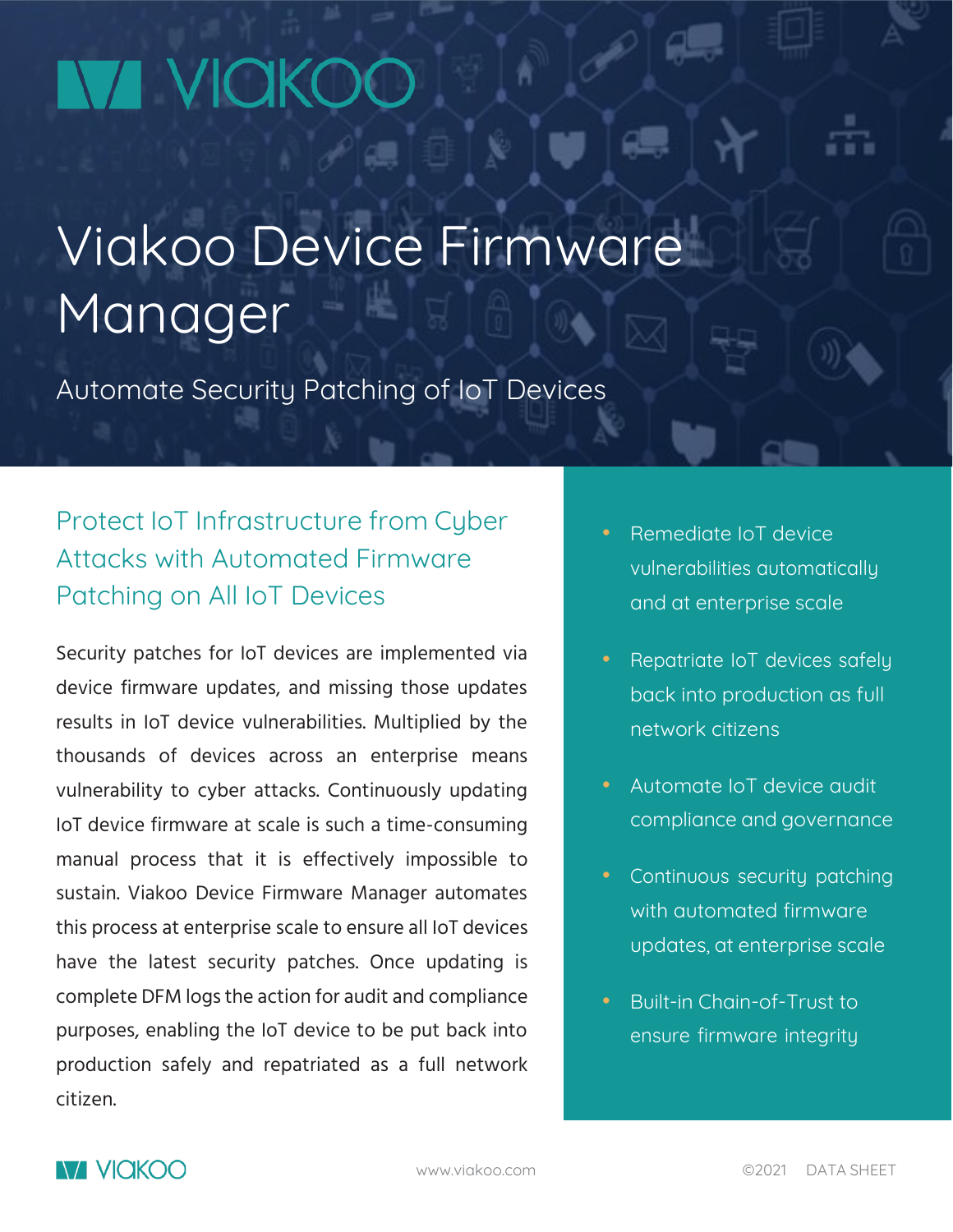### No More Manual IoT Device Patching

Viakoo Device Firmware Manager provides capability to automatically update IoT device firmware on Loosely Coupled and Tightly Coupled IoT devices at enterprise scale. DFM works with devices from awide varietyof vendors, performing

Tightly coupled devices are collections of devices that work together as a team to achieve a specific business outcome.

updates with a secure Chain-of-Trust methodology that ensures integrity of the firmware. DFM is a module of the Viakoo Action Platform™ that together deliver full remediation and repatriation of IoT devices to complete an enterprise IoT security solution.

## Data to Insight to Action

Viakoo DFM gives you detailed information about your IoT devices - but most importantly automates taking action to secure them.



## Always Be Compliant

Whether to meet internal governance or to successfully pass external audits, Viakoo DFM guides your team to always be in compliance.

Secure Chain-of-Trust

Viakoo DFM has a built-in chain-of-trust methodology to ensure devices have safety at scale in updating firmware.

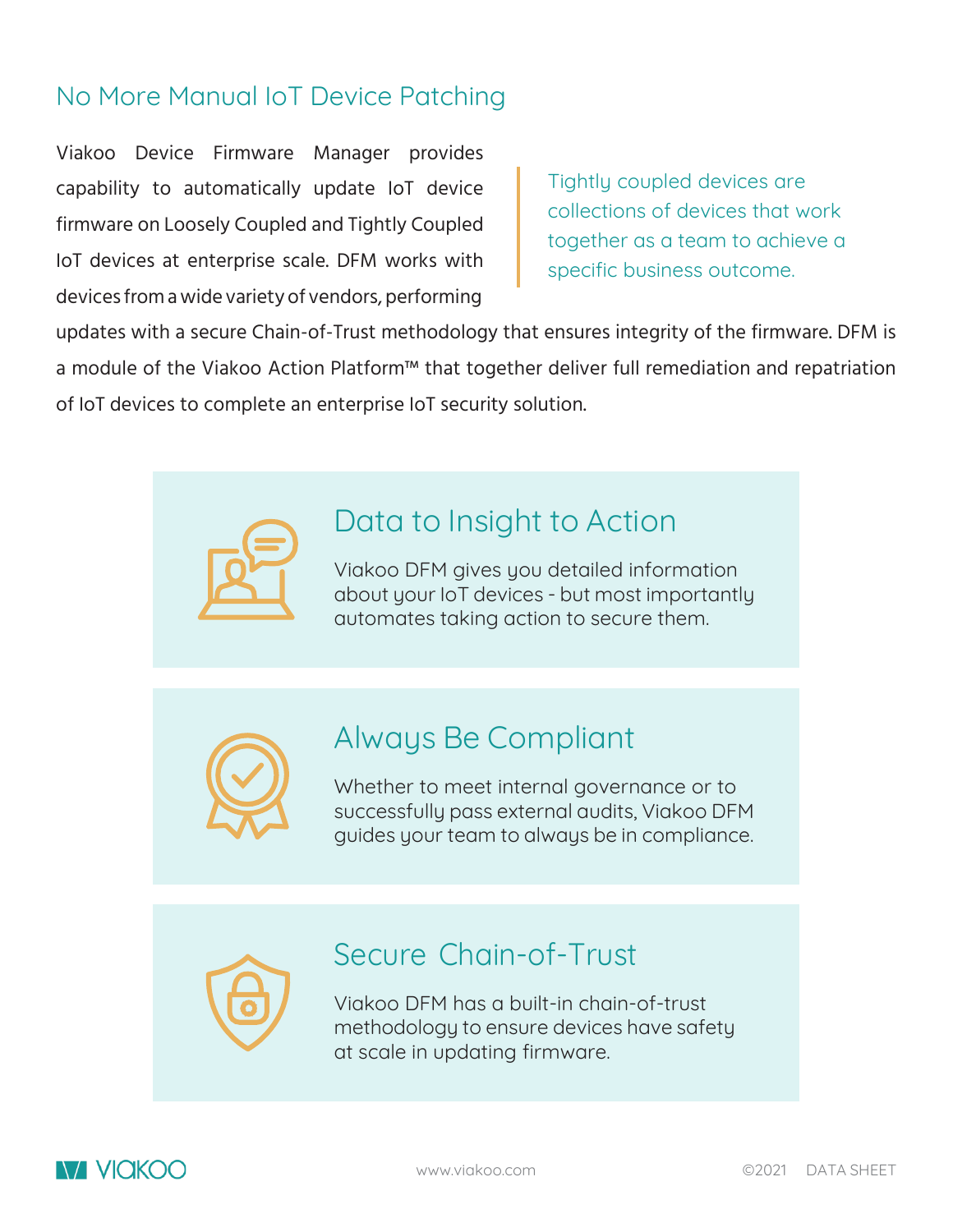#### Gain Confidence in Your Firmware

DFM starts with a device discovery and compliance report, providing actionable insight into firmware status. Devices are updated with a few clicks, and DFM ensures only valid and functional firmware is deployed, along with a history of changes for audit purposes. DFM automates deploying firmware on thousands of IoT devices wherever they are.

## Dramatically Shrink Your Attack Surface

- Automate security patching of IoT devices
- Operate across the enterprise
- Eliminate repetitive manual efforts
- Enable tool consolidation
- Automate firmware compliance reporting

## Viakoo Action Platform Suite™

#### The complete Viakoo Action Platform Suite includes

- Device Firmware Manager (DFM)
- Device Certificate Manager (DCM)
- Device Password Manager (DPM)
- Viakoo Action Platform

### Enabling the enterprise with the Viakoo Action Platform™ Suite

The Viakoo Action Platform with DFM, DCM, and DPM is a complete enterprise IoT device security solution solving the problem of managing 10,000s to 100,000s of IoT devices affordably. Delivered as a SaaS offering, the solution ensures all devices are inventoried, in compliance with internal policy, and are

continuously remediated and repatriated as full network citizens. This scalable, automated solution reduces an organization's risk, saves time and cost while delivering on IoT device ROI. The flexible and modular solution allows you to start small and grow over time while delivering value at each step. Get the Viakoo Action Platform data sheet.

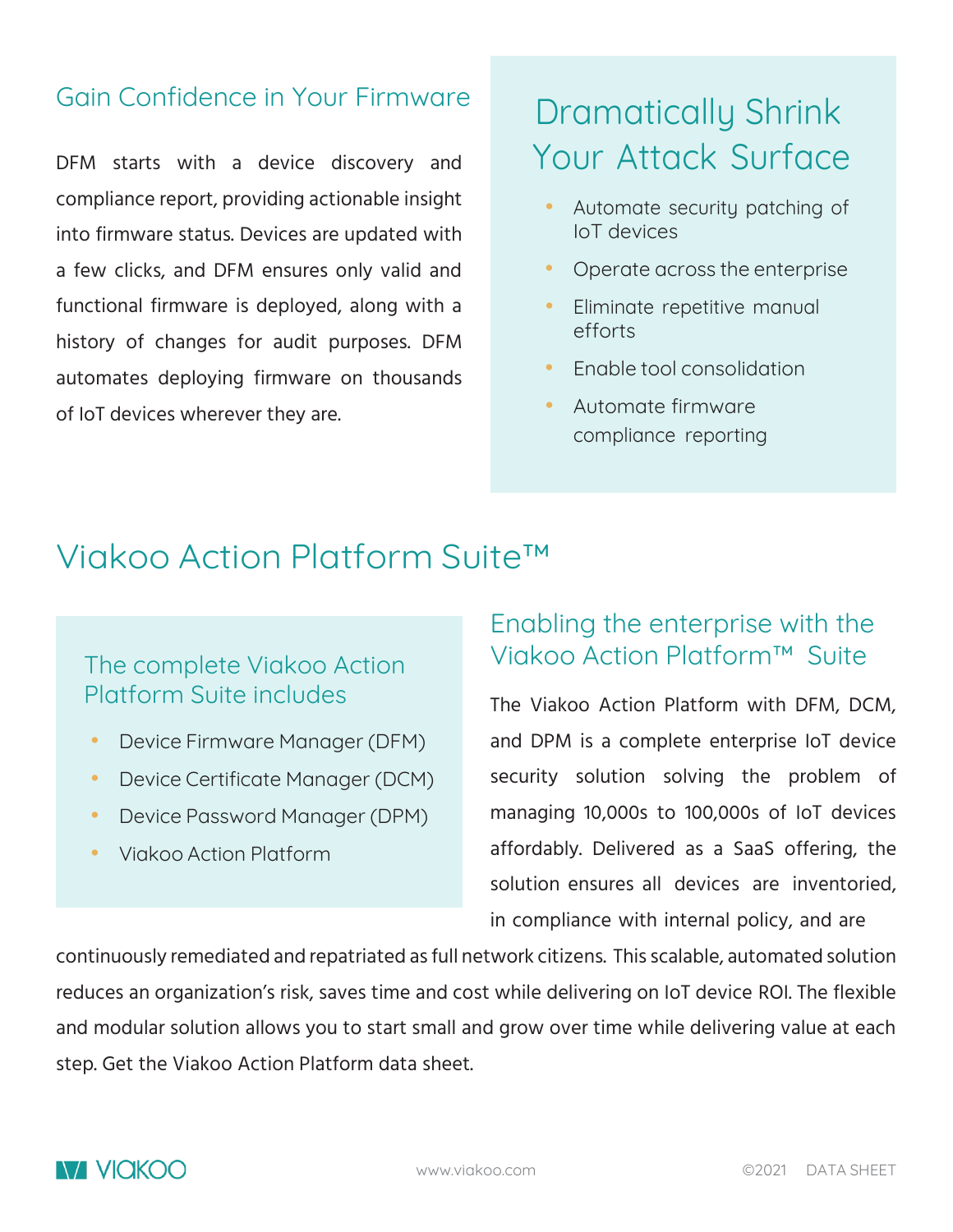

Viakoo Action Platform™

## Viakoo Action Platform Modules

#### Device Firmware Manager

Security patches are crucial for IoT device security. Security patches are made through IoT firmware upgrades and must be implemented continuously as they become available.

Device Firmware Manager automates the process of firmware updates on IoT devices, at scale across the enterprise. DFM provides compliance reporting complete with a history of changes for audit purposes. A secure "chainof-trust" ensures only valid and functional firmware is deployed, and complete automation allows for updates of thousands of devices wherever they live.

## Device Certificate Manager

Device Certificate Manager enables governance adherence by automating the process of installing, revoking, and updating device certificates such as 802.1x, TLS/LLS, OPC-UA and others. DCM provides detailed information on both managed and unmanaged IoT devices, their certificate status, and automates action to maintain them. A Chain-of-Custody process in incorporated to ensure device certificates cannot be modified or compromised.